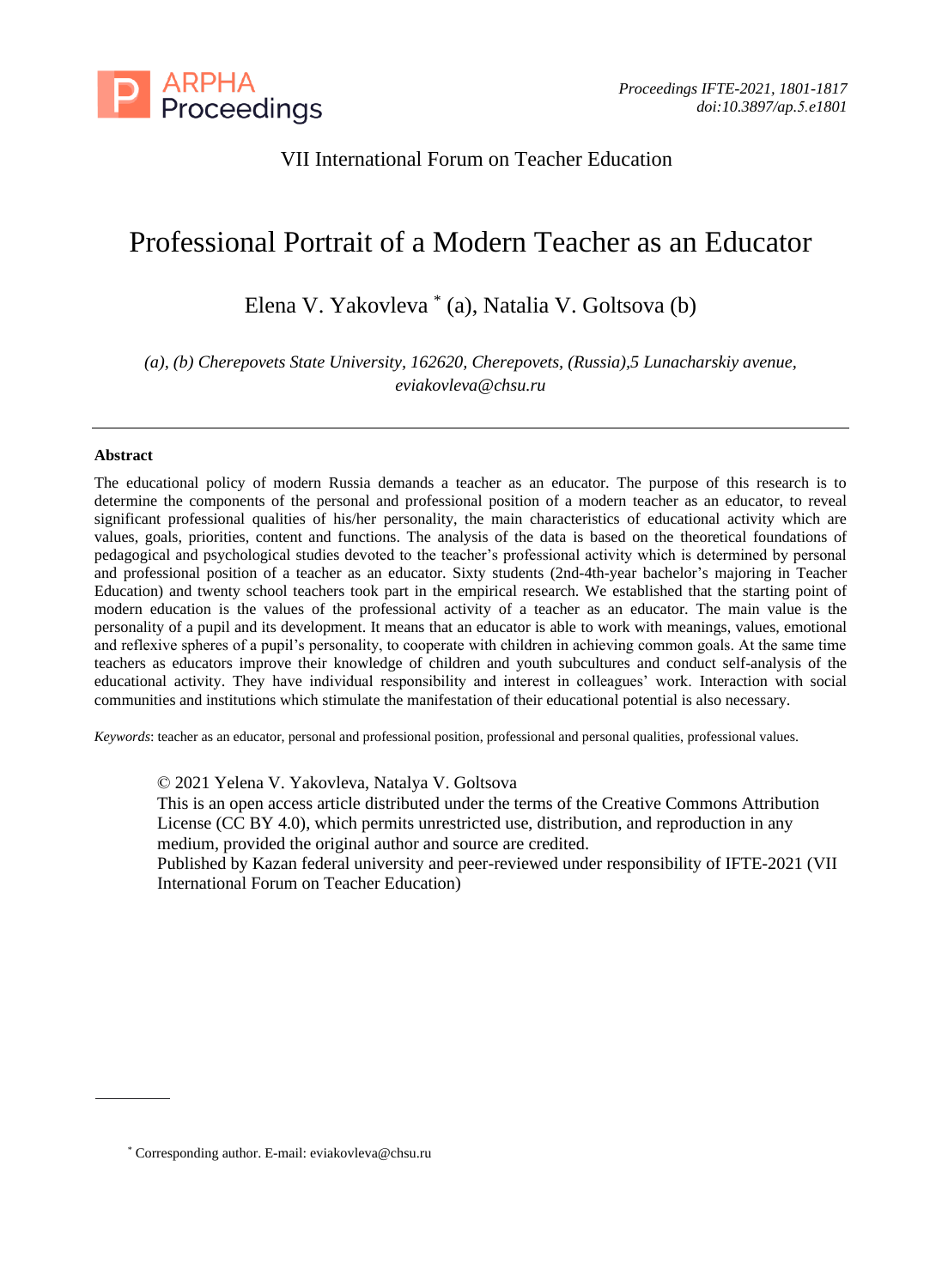#### **Introduction**

In the modern educational situation, the issues of children's upbringing determine the significance of the figure of a teacher as an educator. Some researchers consider it inappropriate to use the very concept of "teacher as an educator", saying that any teacher is necessarily an educator. Ideally it is assumed that any teacher always performs the function of education. But in the real school's practice it is far from the case because educational work remains the most unattractive part of professional activity for many teachers. In most cases this state of affairs is due to the underestimation of the role of education by teachers in the system of their professional activity.

Many modern researchers (Karakovsky, 2008; Selivanova, 2010; Selivanova & Stepanov, 2018; Yakovleva, 2009) refer education to spiritual and practical activities. It means that the teacher deals with meanings, values, and relationships of a child. Therefore, the work of a modern educator is distinguished by the ability to professionally interact with values and attitudes, the system of relations, with emotional, volitional, reflexive and other areas of a pupil.

From the perspective of new social challenges an important task of the current stage of education development is to identify the key problems of education. In fact, it is required to rethink the professional and personal position of the teacher as an educator, to define professionally significant qualities of his/her personality, and to approve the characteristics of his/her educational activity.

#### **Purpose and objectives of the study**

The present study aims to determine the components of the personal and professional position of a modern teacher as an educator, to reveal their professionally significant qualities and the main characteristics of educational activity which are values, goals, priorities, content and functions.

# **Literature review**

The study of the portrait of a modern teacher as an educator is presented in the works of many scientists. At present there are a variety of approaches in the study of this problem.

Demakova and Shustova (2017), Yakovleva (2010) consider a teacher in the context of values, priorities and principles of his/her professional activity as an educator. The basic value is the child and its development.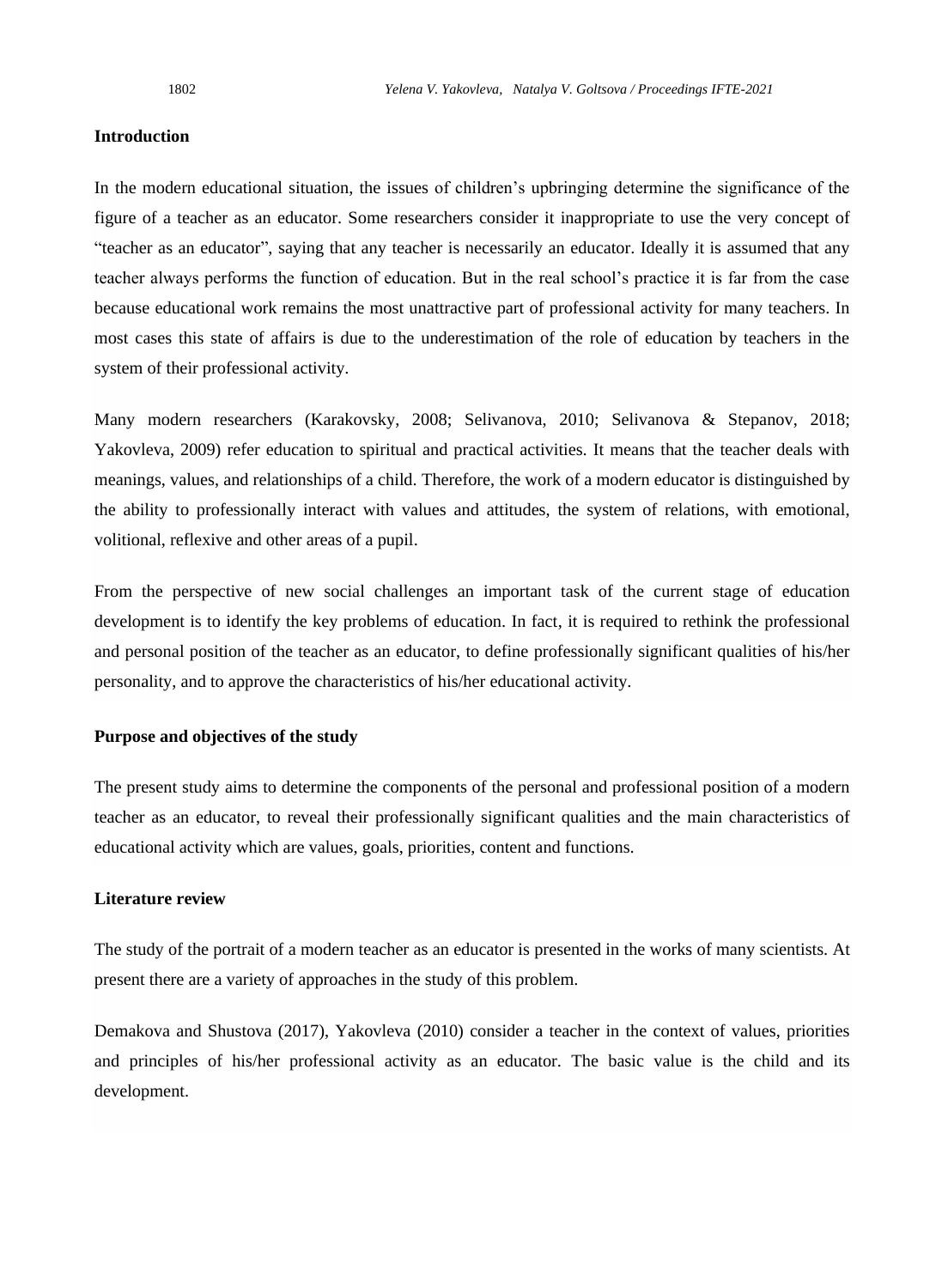The development of the child as a value of educational activity requires the teacher to create conditions that ensure a holistic and successful process of child development, to help them overcome life's difficulties. It is very important to have the priorities of educational activity for the modern teacher as an educator. They are an optimistic view of the child and the facilitator's activity of the educator.

Pereslavtseva (2019) analyzes the teacher as an educator from the position of professional growth and identifies the types that influence the formation of educator's professional behavior. The research presents a large number of approaches to the identification of types of teachers both in foreign (USA, UK, Germany, etc.) and in Russian science. The researcher determines that the types presented in foreign psychology and pedagogy do not describe the "pure" type of educator but mainly proceed from the criterion of behavior in the classroom and the personal qualities of the teacher as an educator. In the analysis of approaches in the Russian pedagogical theory and practice Pereslavtseva (2019) notes that the typologies of teachers are based mainly on the teacher's attitude to work, the definition of the professional position of the teacher as an educator, the need for professional self-realization and self-development, the level of realization of creative potential, the definition of personal qualities, the level of professional pedagogical ethics, as well as a direct relationship to the pupil and interaction with participants in the educational process. A number of studies focus on the development of professional competence and professional skills of a teacher as an educator (Grosheva, 2014; Tratsevskaya, 2019; Shcherbakov, 2019). The publications note that the current problems of the development of the teacher's professional competence as an educator are associated with new tasks of children's education and socialization in modern conditions. In particular, the task is the introduction of educators and pupils to the values of humanism, spirituality and morality; the creation of conditions for the development of the child as a subject of the educational process and his/her own life creation; social and pedagogical support for children and adolescents with deviant behavior.

According to Shcherbakov (2019), a network pedagogical community can influence on the development of the educator's professional and personal position. The study emphasizes that network professional communities of teachers are a factor in the development of the educator's position taking into account a number of features in the organization of their activities. The author describes the following features: the result of the professional development of the teacher are professional competencies and the professional position as an educator; the nature of the relationship is formed as a co-existence community of participants united by common ideas about the values, principles and goals of education, etc. One of the examples of such a co-existential community in educational activity is the pedagogical team of the class as a voluntary association of teachers working in the same class and jointly solving the tasks of educational activity. Thus, teachers improve their pedagogical skills as educators.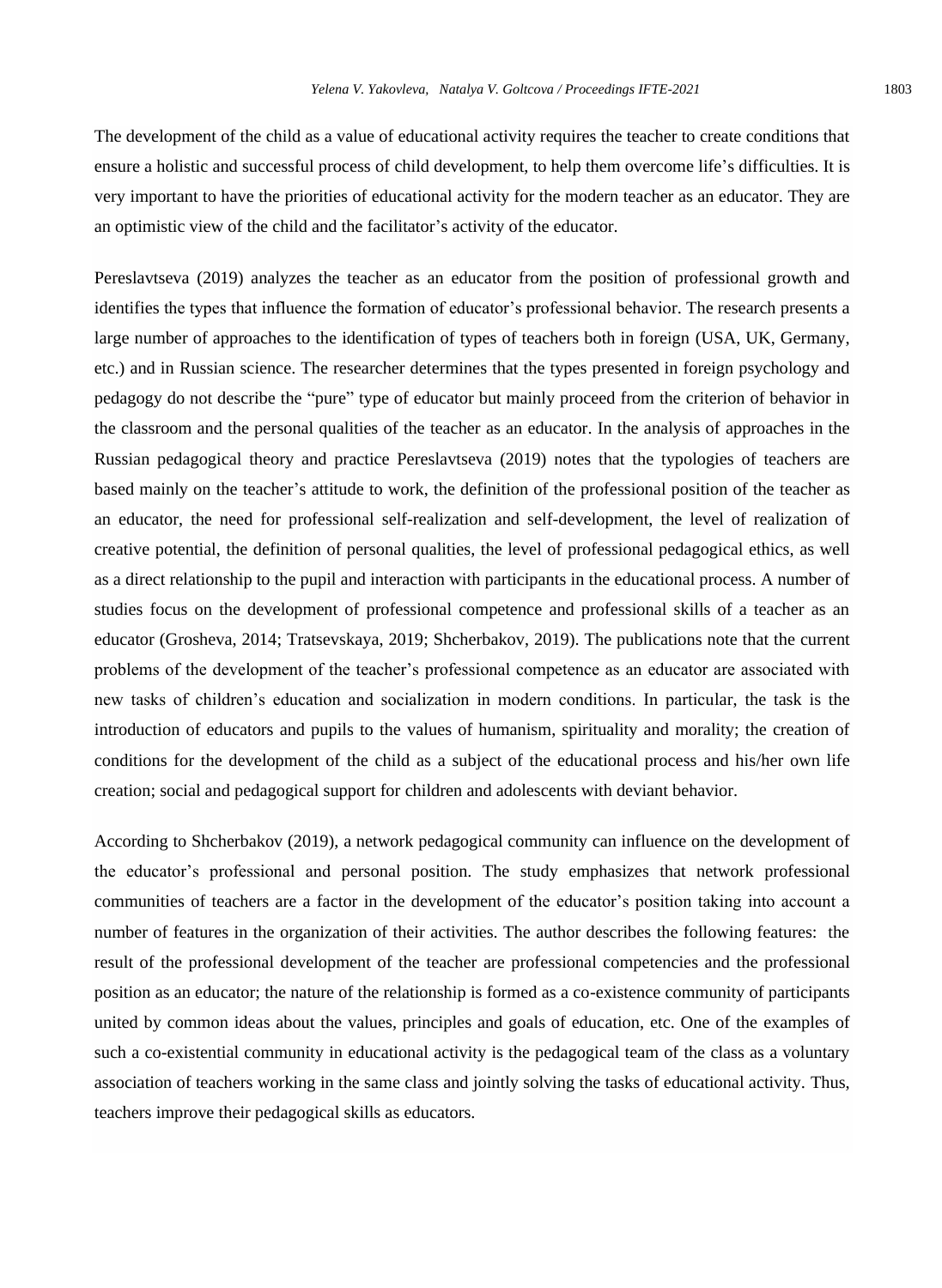There are several works in which the problem of the success of the teacher as an educator and the conditions for its development are posed (Sarbalaeva & Kupetskova, 2018; Chernikova, 2018). The authors solve this problem through the analysis of the essence of the professional success of a teacher as an educator and the success of professional activity. Professional success is defined as the personal quality of a teacher as an educator manifested in the field of pedagogical experience. The development of professional success is the activity of a personality to build up professional potential methodically presented in various forms of generalization of educational experience. The professional potential of the teacher as an educator combines all the unmanifested resources of development, such as past experience, actualization of motivation for development in the present, aspiration for professional results in the future.

Chernikova (2018) defines that the development of professional success of teachers as educators requires methodological support for the possibility to model the development of their professional success and the success of their pupils in the logic of the pedagogical model "from goal to result". The management of group dynamics, the management of the process of professional development of teachers as educators according to the introduced criteria for assessing the development of professional success are necessary conditions for solving these issues. It gives the most productive change in the cognitive, evaluative and activity plans of professional development of teachers as educators.

The concept of professional activity's success is defined as a set of psychological and psychophysiological features necessary for a person to achieve efficiency and productivity of work in the presence of the necessary knowledge, skills and abilities. In general, significant criteria for success are social significance and a contribution to culture – subjective satisfaction with work. Currently the most important condition for the success of the teacher is the ability to implement a creative approach in professional activities (Baranov, 2014; Sarbalaeva & Kupetskova, 2018).

At the same time, we state the fact that most studies of a successful modern teacher as an educator recognize the priority of developing the personal and professional position of an educator (Selivanova, Shakurova & Dyuzhakova, 2018; Stepanov, 2018; Stepanov, Grigoriev, & Kuleshov, 2003). It is the personal and professional position of the teacher as an educator that determines the actions of the teacher in each specific situation, since it is a way to implement his/her own basic values in the activity of creating conditions for the development of the child's personality.

### **Methodology**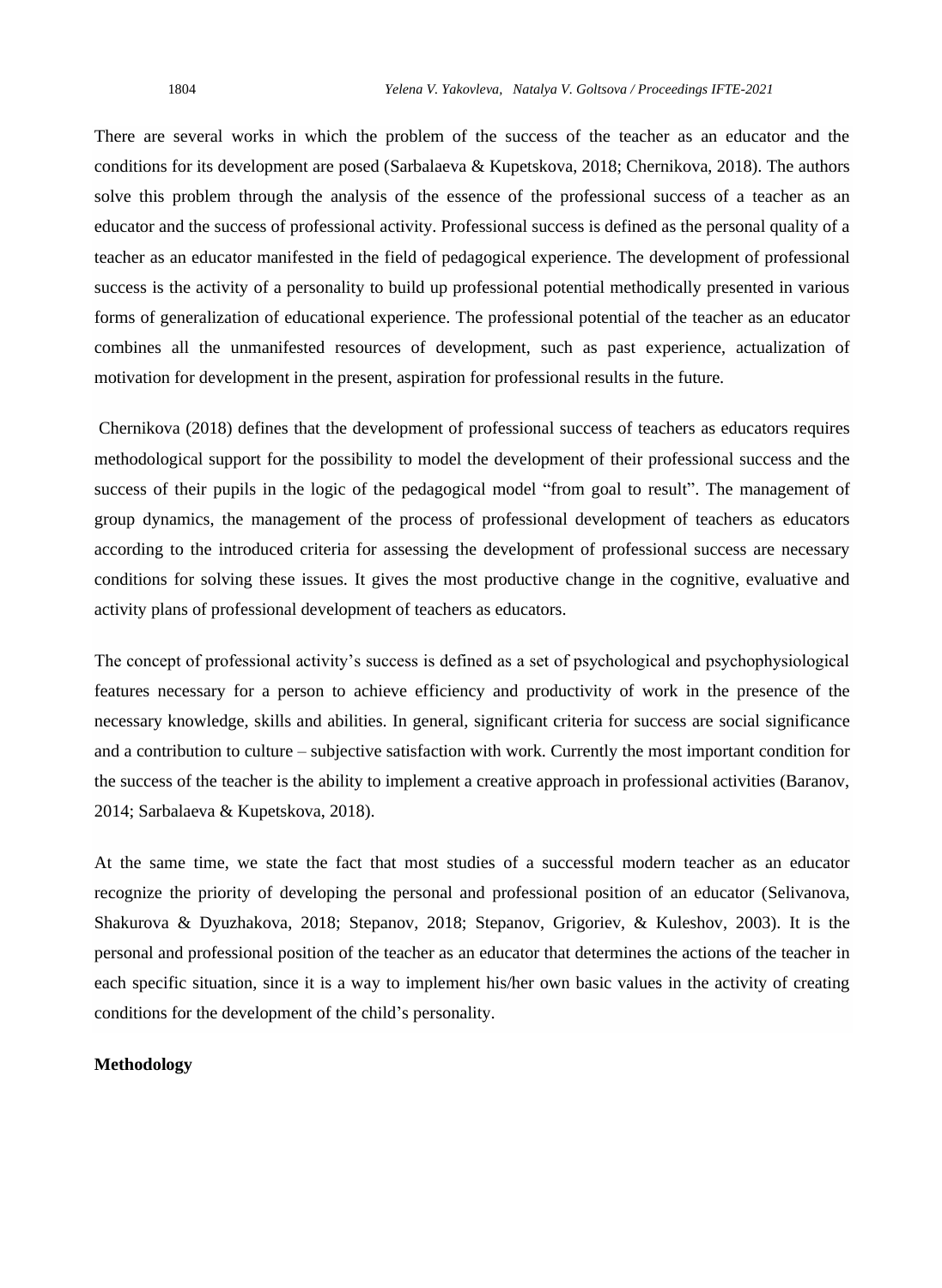This work is based on the research by Grigorieva (1999) showing that professional development of the teacher as the educator needs support and assistance, the study by Selivanova, Stepanov and Stepanova (2018) and the works on the qualities of a modern teacher (Yakovleva, 2010).

The analysis of data is based on the theoretical foundations of axiological approach which includes the transformation of objective values of the human community into personal meanings. From the position of the axiological approach the essence of personality-oriented education consists in presenting children with a certain system of values and creating conditions for their free choice since only in this way values get personal meanings (Slastenin & Chizhakova 2003).

In the humanistic pedagogy values define goals. In this regard it is not enough for a teacher to perform their professional functions or fulfill a professional role. The position of the teacher is necessary because only the position represents the unity of consciousness and human activity where activity is one of the ways to realize its basic values.

According to Slobodchikov and Ignatieva (2016), the pedagogical position is unique in its kind. It is both pedagogical and personal, pedagogical and professional (it is revealed when creating conditions for achieving professional, pedagogical goals). There are two main sub-positions in the personal and professional position of the teacher. The first one is the sub-position of a teacher and the second is the subposition of an educator. In the educator's position the teacher works with the conditions of the child's development as a person, while in the teacher's position the teacher meets the child mainly as a subject of educational activity. Based on this explanation we understand the personal and professional position of the teacher as an educator as a way for the teacher to implement the basic values in the activity of creating conditions for the development of the child's personality.

The humanistic nature of this position is determined by the degree to which the values of humanism are basic for the teacher, as well as by the degree to which the forms, methods and means of educational activity chosen by the teacher are adequate to the values. This is what we tried to find out using the diagnostic method proposed by Stepanov et al. (2003). It is based on the activity model of the teacher's personal and professional position as an educator developed by Grigorieva (1999, cited in Stepanov et al., 2003).

This model presents the possible actions of the educator which are divided into four blocks. The first one includes actions of the teacher as a subject of educational influence on the child and the children's community. The second block has actions of the teacher as a subject of personal and professional selfdevelopment as an educator.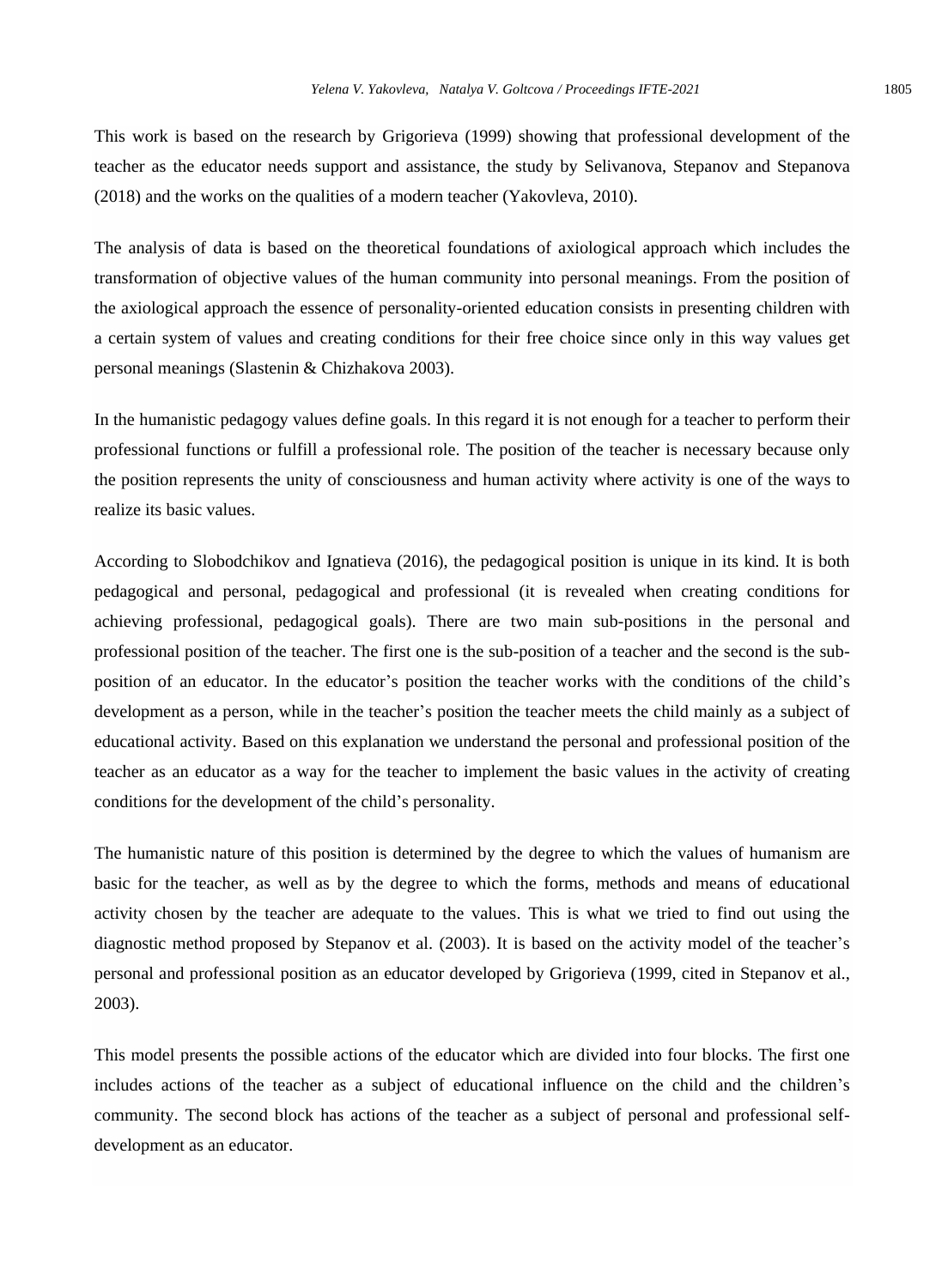There are actions of the teacher as a subject of the formation and development of the teaching staff as a team of educators in the third block. The fourth one has the actions of the teacher as a subject of interaction with the social communities and institutions that affect the child stimulating the manifestation of their educational potential.

The research methods included: analysis of scientific publications on the problem of professional position of a teacher as an educator; questionnaires of students as future primary school teachers and practicing primary school teachers to identify their professional position, to determine the values of professional activity as educators. When processing the obtained results, a descriptive and comparative methods were used to identify common and individual positions of respondents on the issues of educating the younger generation.

The research was conducted in Cherepovets (Vologda region, Russia). The study involved sixty bachelor's students (2<sup>nd</sup>-4<sup>th</sup> year) majoring in Teacher Education and twenty teachers of general education schools. The This study employed random sampling. Participation in the present research was voluntary.

The empirical research included two steps. A teacher (group of teachers) or a student (group of students) was consistently presented with two questionnaires developed by Stepanov et al. (2003). The main thing was to observe the interval between the presentation of these questionnaires in three or more days. This was done in order to reduce the possible conformity of the answers, to neutralize possible attempts to "guess" the "correct" answer.

The first step involved filling out the questionnaire No. 1. Its aim was to identify the attitude of students – future primary school teachers and teachers of general education schools to actions of a teacher as an educator. The second step included filling out the questionnaire No. 2. The aim of this questionnaire was to identify implementation of actions of a teacher as an educator in everyday work.

#### **Results**

We gathered the data on the participants' attitude to actions of a teacher as an educator and their implementation of actions of a teacher as an educator in everyday work in summary tables. Two questionnaires correspond to the idea of the position as a unity of consciousness and activity.

The results of the survey are presented in Table 1.

Table 1. Personal and professional position of the teacher as an educator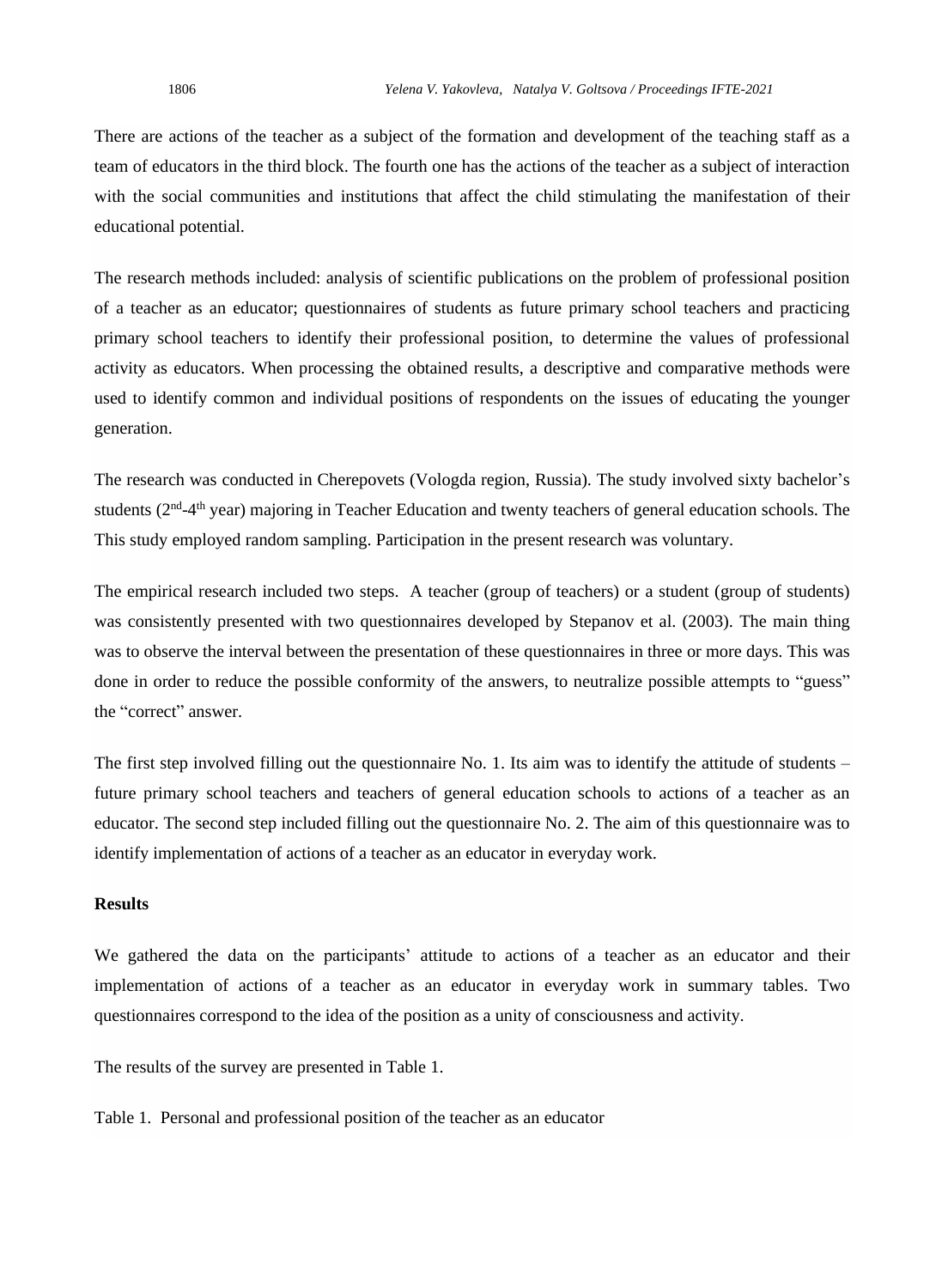| The actions of the<br>teacher as an educator                                                                                                                                                          | Personal and professional position of<br>students as future teachers (%) |                      |                    | Personal and professional position of<br>school teachers, (%) |               |                      |                     |      |
|-------------------------------------------------------------------------------------------------------------------------------------------------------------------------------------------------------|--------------------------------------------------------------------------|----------------------|--------------------|---------------------------------------------------------------|---------------|----------------------|---------------------|------|
|                                                                                                                                                                                                       | <b>Strong</b>                                                            | Relatively<br>strong | Relatively<br>weak | Weak                                                          | <b>Strong</b> | Relatively<br>strong | Relativel<br>y weak | Weak |
| subject<br>of<br><b>as</b><br>a<br>educational influence<br>on the child and the<br>children's community                                                                                              | 40                                                                       | 43.3                 | 11.7               | 5                                                             | 30            | 55                   | 10                  | 5    |
| subject<br>of<br>as<br>$\mathbf{a}$<br>personal<br>and<br>self-<br>professional<br>development<br>as<br>an<br>educator                                                                                | 53.4                                                                     | 41.6                 | 5                  | $\overline{\phantom{a}}$                                      | 50            | 50                   |                     |      |
| as a subject of the<br>formation<br>and<br>development of the<br>teaching staff as a<br>team of educators                                                                                             | 26.6                                                                     | 53.4                 | 18.3               | 1.7                                                           | 10            | 70                   | 20                  |      |
| subject<br>of<br>as<br>a<br>interaction with the<br>social<br>communities<br>and institutions that<br>child<br>affect<br>the<br>stimulating<br>the<br>manifestation of their<br>educational potential | 41.6                                                                     | 45                   | 10                 | 3.4                                                           | 30            | 55                   | 15                  |      |

Let us consider in more detail the actions of the teacher as a subject of educational influence on the child and the children's community with the help of the values of professional activity. The results are presented in Table 2.

Table 2. Actions of the teacher as a subject of educational influence on the child and the children's community

| The actions of the teacher as an | Personal and professional position, % |
|----------------------------------|---------------------------------------|
|                                  |                                       |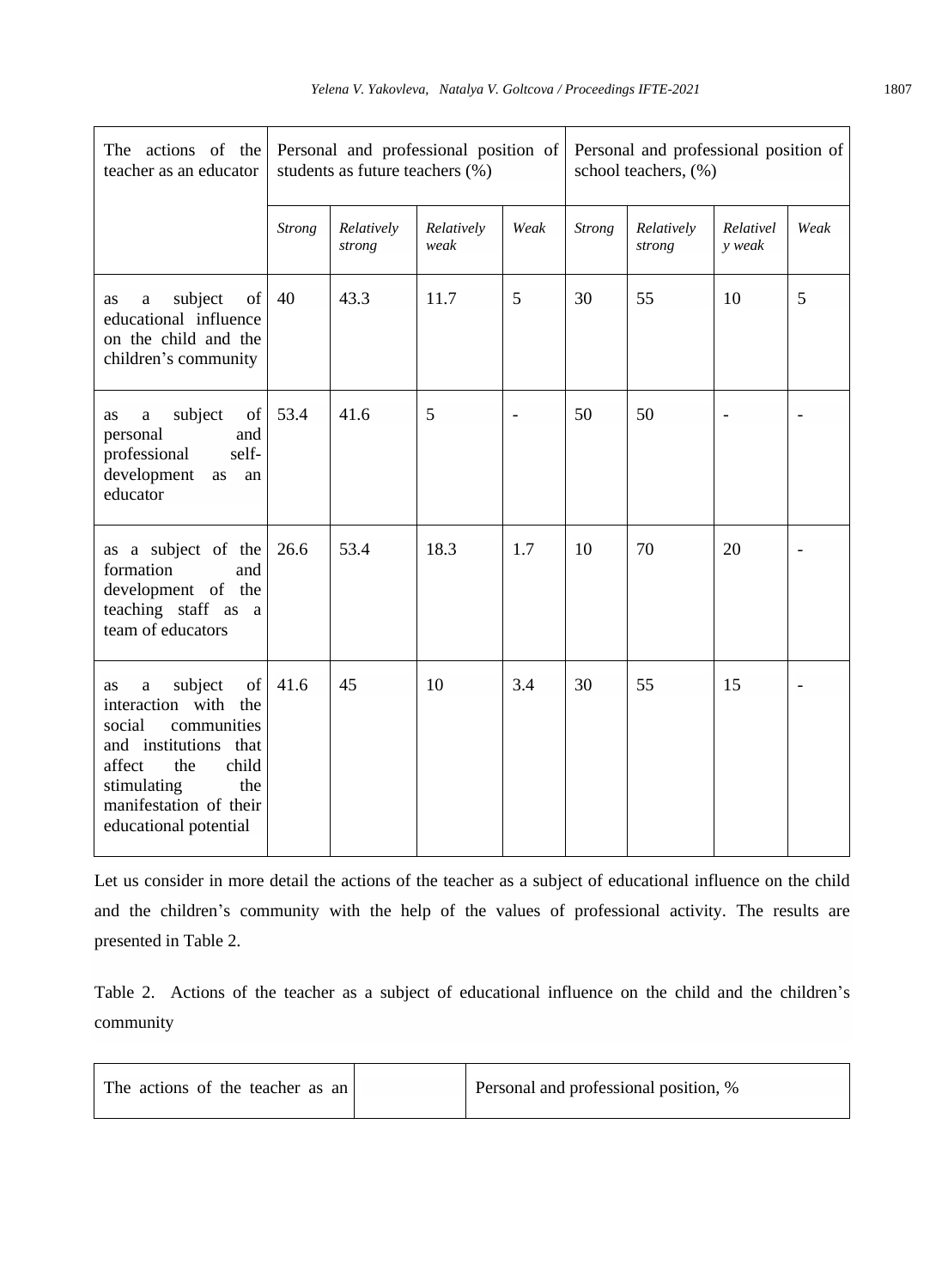| educator                                                                                                              |                 | Strong                   | Relatively<br>strong | Relatively<br>weak           | Weak                     |
|-----------------------------------------------------------------------------------------------------------------------|-----------------|--------------------------|----------------------|------------------------------|--------------------------|
| Equal<br>communication<br>with<br>children                                                                            | <b>Students</b> | 43.4                     | 48.3                 | 3.3                          | 5                        |
|                                                                                                                       | Teachers        | 15                       | 45                   | 25                           | 15                       |
| Showing empathy towards a child                                                                                       | <b>Students</b> | 35                       | 46.6                 | 5                            | 13.4                     |
|                                                                                                                       | Teachers        | 30                       | 70                   | $\overline{\phantom{a}}$     | $\overline{\phantom{a}}$ |
| The<br>manifestation<br>of<br>an<br>indispensable<br>in<br>the<br>trust<br>capabilities and abilities of the<br>child | <b>Students</b> | 50                       | 45                   | 3.3                          | 1,7                      |
|                                                                                                                       | Teachers        | 70                       | 30                   | $\overline{\phantom{a}}$     | $\overline{\phantom{0}}$ |
| Acceptance of the child as a<br>person regardless of the ratio of its<br>advantages and disadvantages                 | <b>Students</b> | 66.6                     | 33.4                 | $\overline{\phantom{0}}$     | $\overline{a}$           |
|                                                                                                                       | Teachers        | 55                       | 45                   | $\blacksquare$               | $\blacksquare$           |
| Evaluating<br>not<br>the<br>child's<br>personality, but his/her actions                                               | <b>Students</b> | 23.3                     | 61.7                 | 13.3                         | 1.7                      |
|                                                                                                                       | Teachers        | 55                       | 45                   |                              |                          |
| Presentation of their moral beliefs,<br>values, and interests to children in                                          | <b>Students</b> | 3.3                      | 16.7                 | 56.7                         | 23.3                     |
| an open way                                                                                                           | Teachers        | $\overline{\phantom{a}}$ | 45                   | 55                           | $\overline{\phantom{a}}$ |
| Cooperation<br>with<br>children<br>in<br>achieving common goals                                                       | <b>Students</b> | 65                       | 31.7                 | 3.3                          |                          |
|                                                                                                                       | Teachers        | 25                       | 75                   |                              |                          |
| Creating educational situations in<br>various activities                                                              | Students        | 61.6                     | 31.7                 | 6.7                          | $\overline{\phantom{a}}$ |
|                                                                                                                       | Teachers        | 85                       | 15                   | $\qquad \qquad \blacksquare$ | $\overline{\phantom{0}}$ |
| Creating a situation of success for                                                                                   | Students        | 55                       | 45                   |                              |                          |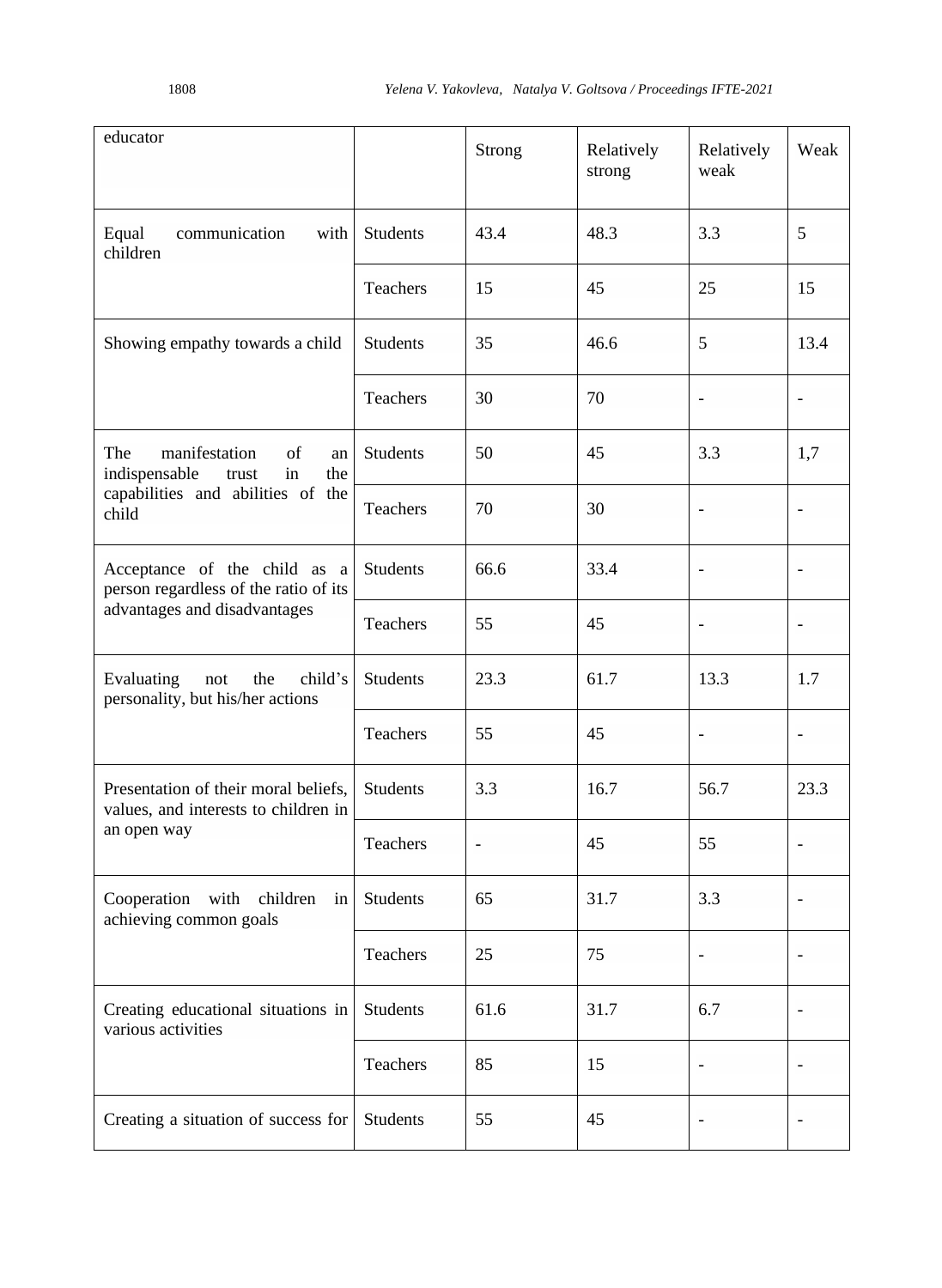| every child                                                                                        | Teachers        | 55            | 45   | $\frac{1}{2}$                | $\blacksquare$               |
|----------------------------------------------------------------------------------------------------|-----------------|---------------|------|------------------------------|------------------------------|
| Organization<br>of<br>constructive<br>conflict for the development of the                          | <b>Students</b> | 6.7           | 58.3 | 30                           | 5                            |
| individual and the collective                                                                      | <b>Teachers</b> | $\frac{1}{2}$ | 55   | 30                           | 15                           |
| Activation of the educational<br>potential of the lesson                                           | <b>Students</b> | 36.6          | 55   | 8.4                          | $\qquad \qquad \blacksquare$ |
|                                                                                                    | <b>Teachers</b> | 30            | 70   | $\frac{1}{2}$                | $\overline{a}$               |
| Support for pupils as subjects of<br>self-government                                               | <b>Students</b> | 30            | 56.6 | 13.4                         | $\overline{a}$               |
|                                                                                                    | Teachers        | 15            | 55   | 15                           | 15                           |
| Refusal to interfere with what<br>children prefer to do themselves                                 | <b>Students</b> | 13.3          | 43.3 | 40                           | 3.4                          |
|                                                                                                    | Teachers        | 15            | 40   | 30                           | 15                           |
| Support for the<br>child's<br>self-<br>discovery process                                           | <b>Students</b> | 65            | 31.6 | 3.4                          | $\overline{\phantom{a}}$     |
|                                                                                                    | <b>Teachers</b> | 30            | 70   | $\frac{1}{2}$                | $\overline{\phantom{a}}$     |
| Providing real opportunities for<br>self-realization<br>and<br>self-<br>determination of the child | <b>Students</b> | 71.6          | 28.4 | $\blacksquare$               | $\blacksquare$               |
|                                                                                                    | Teachers        | 15            | 85   | $\qquad \qquad \blacksquare$ | $\overline{\phantom{a}}$     |
| of<br>educative<br>Acceptance<br>the<br>influence of children on<br>the                            | <b>Students</b> | 11.7          | 53.3 | 30                           | 5                            |
| teacher                                                                                            | Teachers        | 15            | 85   | $\blacksquare$               |                              |

The obtained results indicate that students as future teachers and working teachers have formed a fairly strong position of the teacher's actions as a subject of educational influence on the child and the children's community. Thus, the majority of respondents are sure in necessity to accept the child as a person, regardless of the ratio of its advantages and disadvantages; to cooperate with children in achieving common goals; to show confidence in the child's capabilities and abilities; to support the process of self-knowledge of the child; to provide real opportunities for self-realization and self-determination.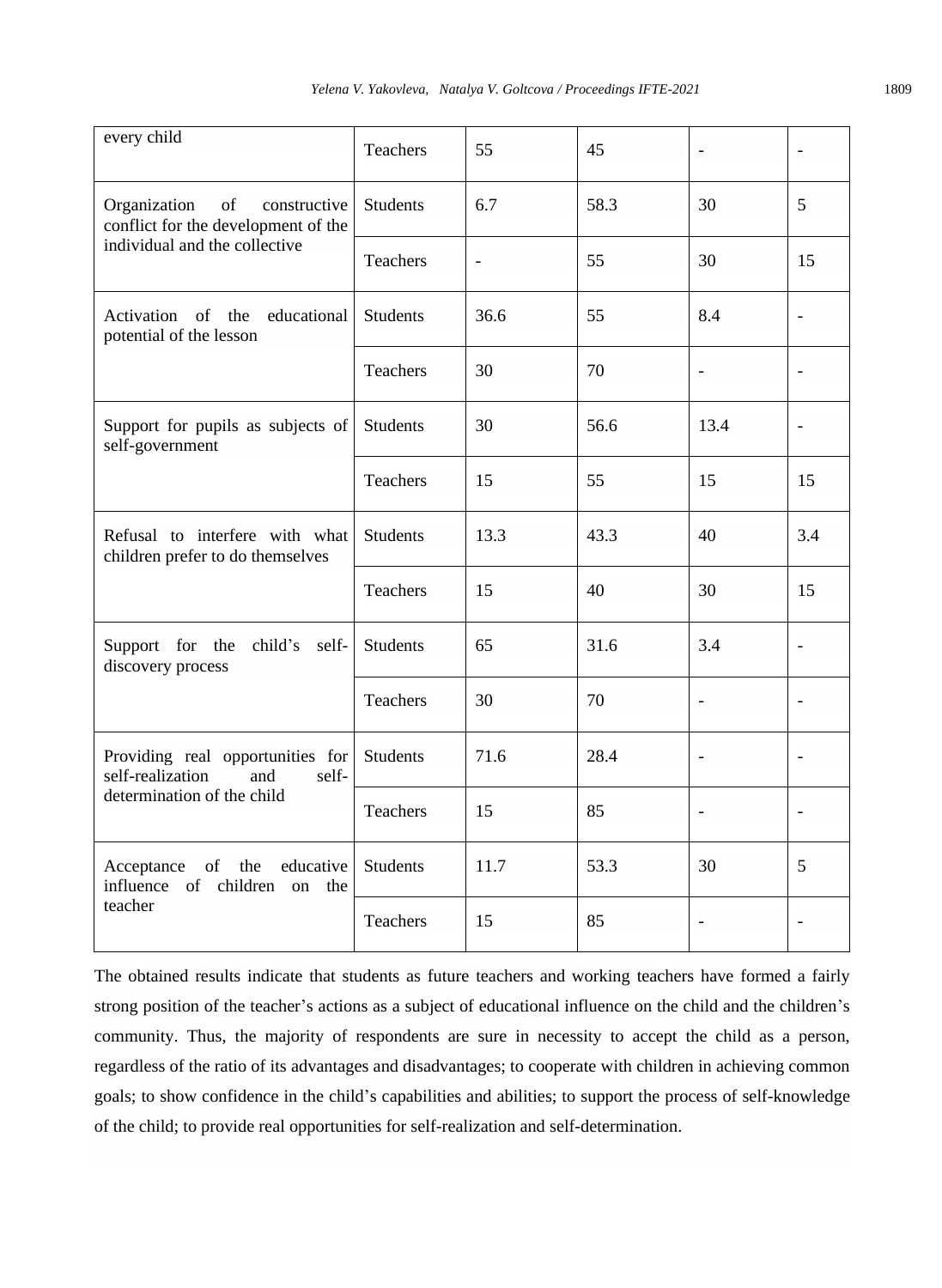The second component of the personal and professional position is the actions of the teacher as a subject of personal and professional self-development as an educator. The results of the study on this component are presented in Table 3.

Table 3. The actions of the teacher as a subject of personal and professional self-development as an educator

| The actions of the teacher as an<br>educator                                    |                 | Personal and professional position, % |                      |                    |                          |  |
|---------------------------------------------------------------------------------|-----------------|---------------------------------------|----------------------|--------------------|--------------------------|--|
|                                                                                 |                 | Strong                                | Relatively<br>strong | Relatively<br>weak | Weak                     |  |
| Honest and self-critical attitude to<br>their successes and failures            | <b>Students</b> | 43.3                                  | 48.3                 | 8.4                |                          |  |
|                                                                                 | Teachers        | 15                                    | 70                   |                    | 15                       |  |
| Taking care of their personal growth,<br>the development of spirituality        | <b>Students</b> | 48.3                                  | 45                   | 6.7                |                          |  |
|                                                                                 | Teachers        | 55                                    | 45                   | $\overline{a}$     |                          |  |
| Taking care of their physical and<br>mental health                              | <b>Students</b> | 60                                    | 40                   | $\overline{a}$     | $\overline{\phantom{a}}$ |  |
|                                                                                 | Teachers        | 85                                    | 15                   |                    |                          |  |
| Expanding<br>and<br>deepening<br>their<br>professional knowledge and skills in  | <b>Students</b> | 66.7                                  | 33.3                 |                    |                          |  |
| the field of education                                                          | Teachers        | 70                                    | 30                   | $\overline{a}$     | $\overline{\phantom{a}}$ |  |
| of<br>introspection<br>their<br>Constant<br>educational activities              | Students        | 48.3                                  | 46.7                 | 5                  |                          |  |
|                                                                                 | Teachers        | 55                                    | 45                   | $\overline{a}$     |                          |  |
| Improving<br>their<br>knowledge<br>of<br>children's,<br>adolescent<br>and youth | <b>Students</b> | 55                                    | 40                   | 5                  |                          |  |
| subcultures                                                                     | Teachers        | 15                                    | 85                   |                    |                          |  |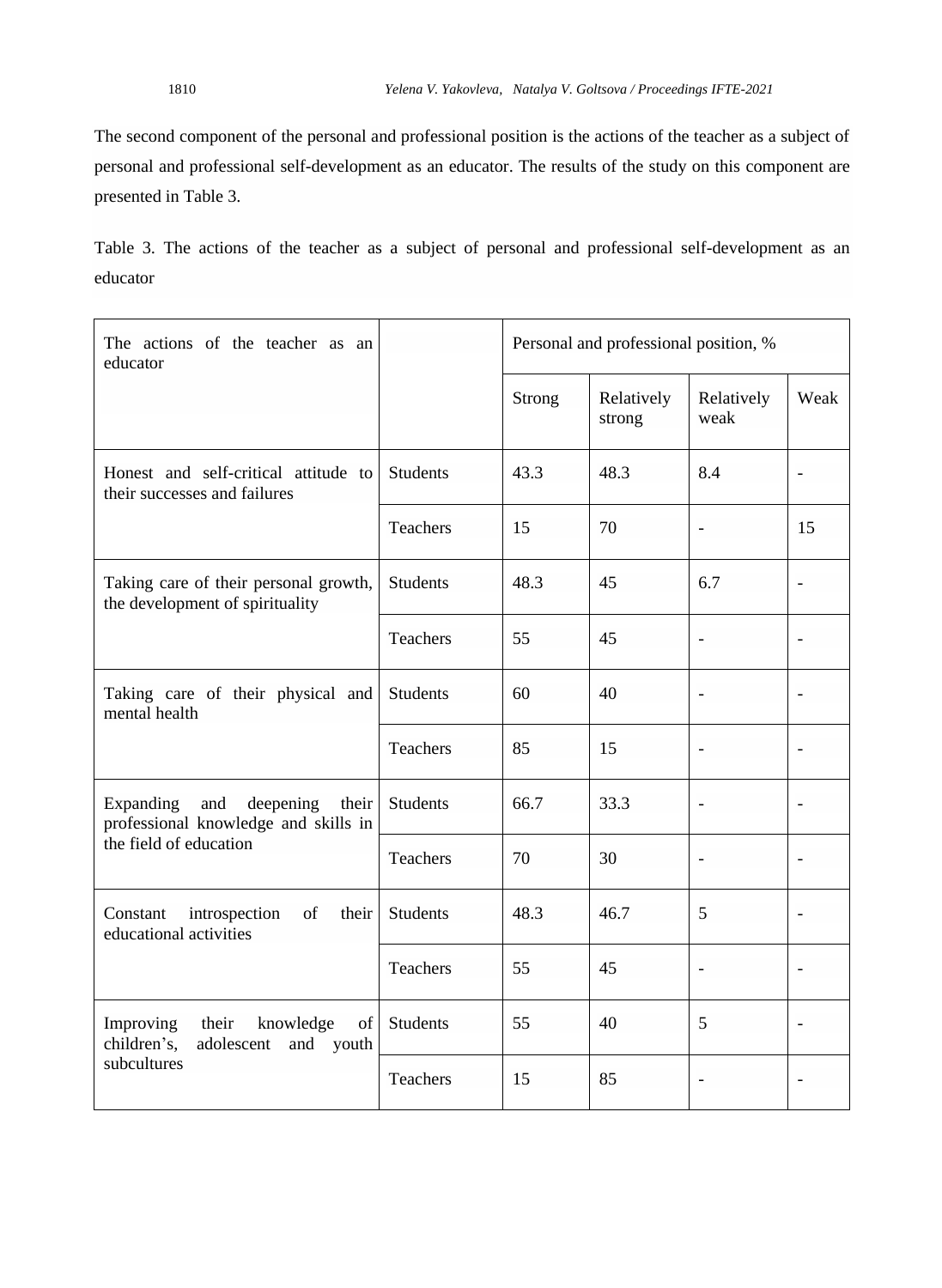The table data indicate that both future teachers and in-service teachers have a strong and relatively strong personal and professional position as a subject of personal and professional self-development as an educator. Teachers take care of their physical and mental health. They are interested in personal growth and in spiritual development. They are ready to deepen their professional knowledge and skills in the field of education, to improve their knowledge of children, adolescents, and youth subcultures. Teachers conduct self-analysis of their educational activities.

The third component of the personal and professional position of the teacher as an educator is their actions as a subject of the formation and development of the teaching staff as a team of educators. The results of the research are presented in Table 4.

Table 4. The actions of the teacher as a subject of the formation and development of the teaching staff as a team of educators

| The actions of the teacher as an<br>educator                                                                 |                 | Personal and professional position, % |                      |                    |                          |  |
|--------------------------------------------------------------------------------------------------------------|-----------------|---------------------------------------|----------------------|--------------------|--------------------------|--|
|                                                                                                              |                 | Strong                                | Relatively<br>strong | Relatively<br>weak | Weak                     |  |
| Understanding their activities in the<br>context of the educational process<br>of an educational institution | <b>Students</b> | 51.6                                  | 38.4                 | 6.6                | 3.4                      |  |
|                                                                                                              | <b>Teachers</b> | 15                                    | 85                   |                    |                          |  |
| Active participation in pedagogical<br>self-government                                                       | <b>Students</b> | 21.6                                  | 60                   | 15                 | 3.4                      |  |
|                                                                                                              | Teachers        | $\overline{\phantom{a}}$              | 15                   | 85                 | $\overline{\phantom{a}}$ |  |
| Showing interest in the professional<br>activities of colleagues                                             | <b>Students</b> | 16.6                                  | 46.6                 | 33.4               | 3.4                      |  |
|                                                                                                              | Teachers        | 15                                    | 85                   | $\overline{a}$     |                          |  |
| Ensuring moral atmosphere in the<br>teaching staff                                                           | <b>Students</b> | 26.6                                  | 65                   | 8.4                |                          |  |
|                                                                                                              | <b>Teachers</b> |                                       | 100                  |                    |                          |  |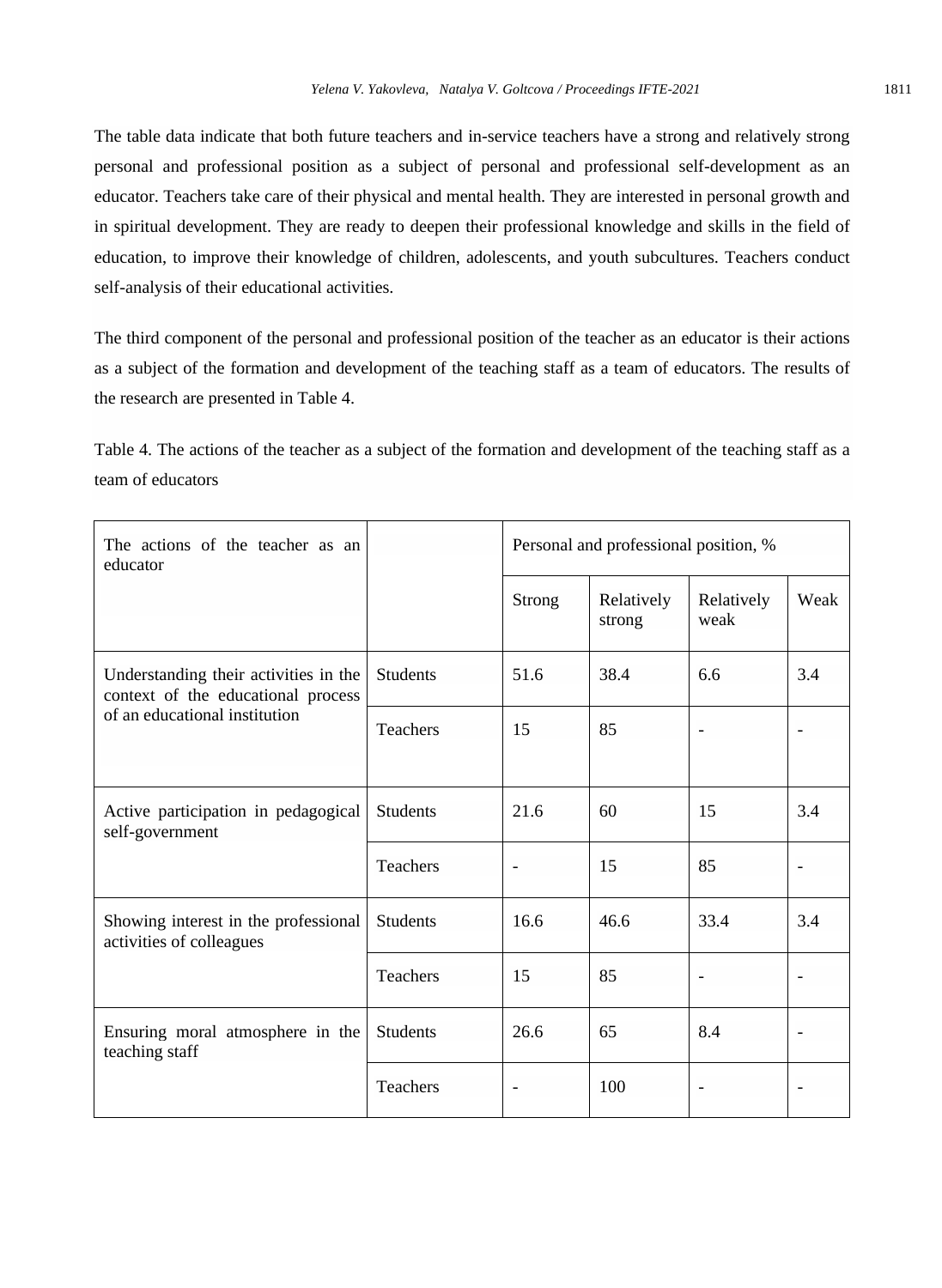| Discussion of professional problems<br>with colleagues in an open way                  | <b>Students</b> | 21.6 | 46.6 | 28.4 | 3.4 |
|----------------------------------------------------------------------------------------|-----------------|------|------|------|-----|
|                                                                                        | <b>Teachers</b> |      | 55   | 30   | 15  |
| Providing opportunities for other Students<br>from<br>their<br>learn<br>teachers<br>to |                 | 16.6 | 60   | 23.4 |     |
| experience                                                                             | Teachers        | 15   | 85   |      |     |

The survey showed that in most cases teachers demonstrate interest in the professional activities of their colleagues, advocate for ensuring a moral atmosphere in the teaching staff and try to understand their activities in the context of the educational process of an educational institution.

The fourth component of the teacher's personal and professional position is the actions of the teacher as a subject of interaction with the social communities and institutions that affect the child, stimulating the manifestation of their educational potential. Detailed data are presented in Table 5.

Table 5. The actions of the teacher as a subject of interaction with the social communities and institutions that affect the child, stimulating the manifestation of their educational potential of the formation and development of the teaching staff as a team of educators

| The actions of the teacher as an<br>educator                             |                 | Personal and professional position, % |                      |                    |                          |  |
|--------------------------------------------------------------------------|-----------------|---------------------------------------|----------------------|--------------------|--------------------------|--|
|                                                                          |                 | <b>Strong</b>                         | Relatively<br>strong | Relatively<br>weak | Weak                     |  |
| Help for<br>teachers<br>and  <br>young<br>beginners                      | <b>Students</b> | 58.3                                  | 38.3                 | 3.4                |                          |  |
|                                                                          | Teachers        | 30                                    | 55                   | 15                 |                          |  |
| Showing interest in the child's life<br>in the family                    | <b>Students</b> | 28.3                                  | 63.3                 | 8.4                | $\overline{\phantom{0}}$ |  |
|                                                                          | Teachers        | $\overline{\phantom{a}}$              | 100                  |                    |                          |  |
| Showing a constant interest in the<br>child's extracurricular activities | <b>Students</b> | 18.4                                  | 30                   | 46.6               | 5                        |  |
|                                                                          | Teachers        |                                       | 30                   | 70                 |                          |  |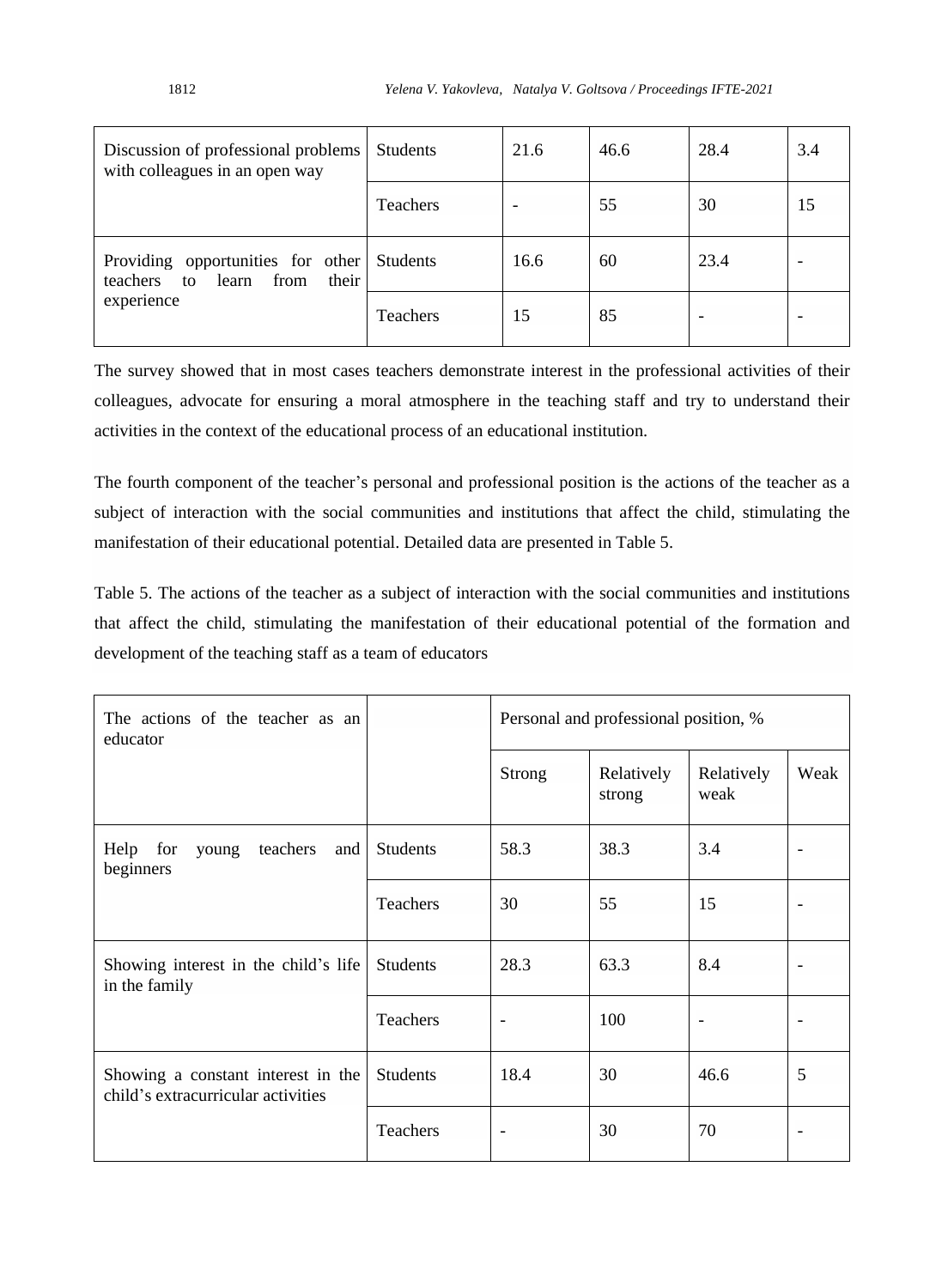| Support for the positive orientation<br>of the child's family upbringing                        | <b>Students</b> | 26.6 | 68.4 | 5   |     |
|-------------------------------------------------------------------------------------------------|-----------------|------|------|-----|-----|
|                                                                                                 | <b>Teachers</b> | 45   | 45   | 10  |     |
| Protection of the rights and interests<br>of a child in conflict with their<br>parents          | <b>Students</b> | 51.6 | 43.4 | 1.6 | 3.4 |
|                                                                                                 | <b>Teachers</b> | 30   | 70   |     |     |
| Improving the pedagogical culture<br>of parents of their pupils                                 | <b>Students</b> | 36.6 | 48.4 | 15  |     |
|                                                                                                 | <b>Teachers</b> | 30   | 70   |     |     |
| Interaction with social educators,<br>psychologists, etc.<br>solving<br>in<br>educational tasks | <b>Students</b> | 41.6 | 53.4 | 5   |     |
|                                                                                                 | Teachers        | 45   | 55   |     |     |
| Protection and support of a child in<br>an unfavourable social situation                        | <b>Students</b> | 75   | 25   |     |     |
|                                                                                                 | <b>Teachers</b> | 55   | 45   |     |     |

These results indicate that the majority of students as future teachers and already working teachers show interest in the child's life in the family. They try to support the positive orientation of the child's family upbringing with their professional activities. The respondents stand for the protection of the rights and interests of the child in the event of a conflict with parents. They are rather interested in improving the pedagogical culture of their pupils' parents. Teachers are ready to interact with a social pedagogue, psychologist and other specialists in solving complex educational tasks. Besides this they are ready to protect and support a child who finds him/herself in difficult social situations.

However, teachers are less willing to interfere in a conflict situation between parents and a child. They show little interest in extracurricular activities of pupils.

This empirical research has shown the priority of the humane professional and personal position of students as future teachers and school teachers. We have established that children and their personality is the main value of professional activity of the teacher as an educator. But at the same time there are some features of the professional and personal position of students as future teachers and school teachers as educators which require discussion.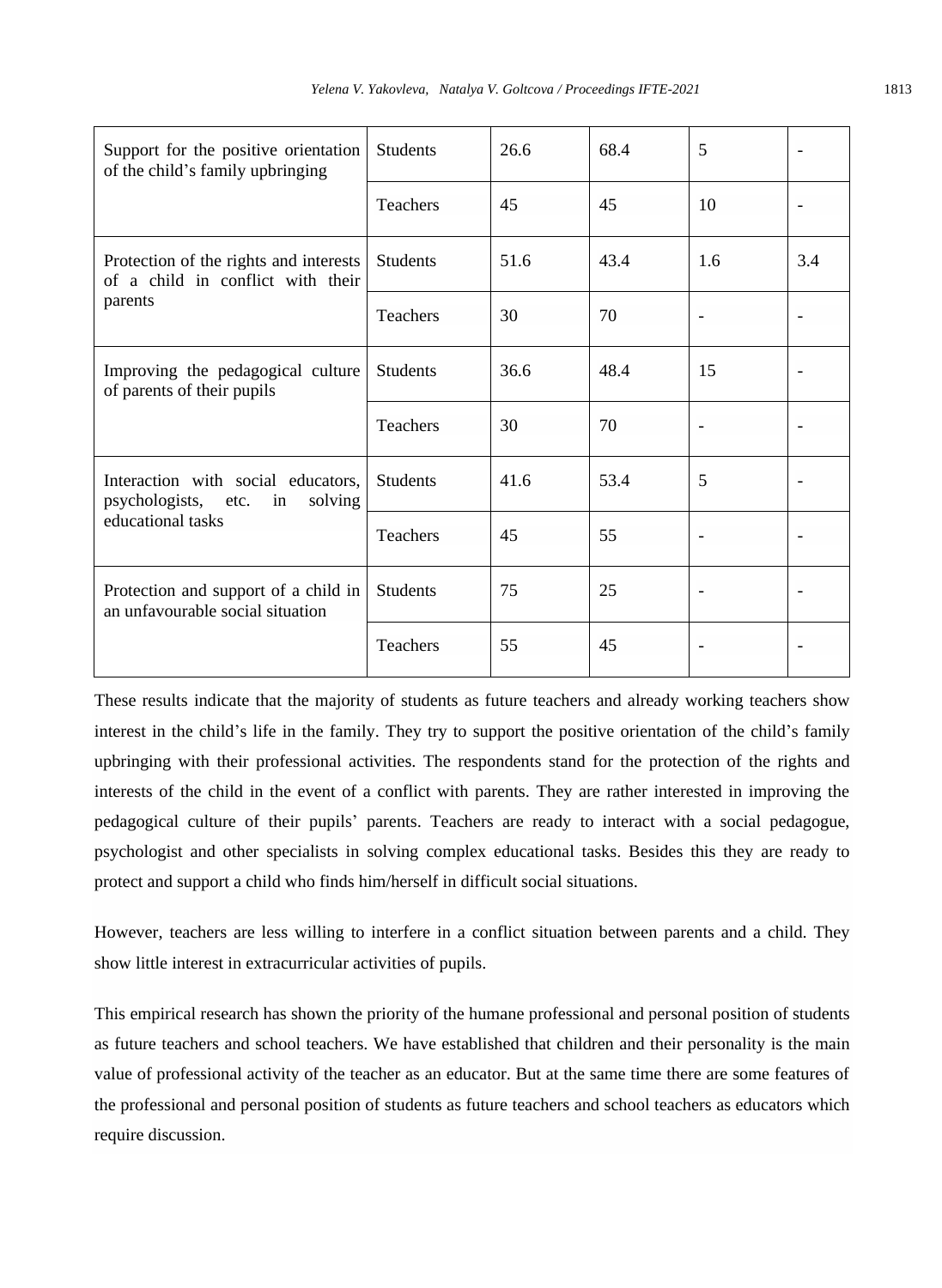#### **Discussion**

In the process of investigation, we paid attention to both students' and school teachers' conservative opinion about openness of the teacher to children. For example, regarding the actions of the teacher as a subject of educational influence on the child and the children's community we established that some teachers were cautious about presenting openly their moral beliefs, values, and interests to children; communicating with children on an equal footing; showing empathy towards the child; and supporting students as subjects of self-government. On these aspects students and teachers have weak and relatively weak personal and professional positions.

The research has shown that some respondents have a passive position as members of teaching teams. We found out that not everyone is ready to be an active participator in the pedagogical self-government and openly discuss professional problems with colleagues.

The analysis of the actions of the teacher as a subject of personal and professional self-development as an educator also allows us to conclude that teachers who have more significant values and the need for personal growth, they have a more positive orientation towards self-realization. Therefore, it is important to create a space of experiencing oneself in the training of a teacher as an educator at university That is to create conditions for awareness of thoughts and feelings. It is also important not only to provide external conditions for the implementation of the activities of in-service teachers but also to organize internal conditions when their knowledge and abilities are seen by colleagues, approved by the head of the school.

In our study we also considered the teachers' understanding of the concept of "successful teachereducator". The answers of the respondents allowed us to identify some features of such a teacher.

In the model representations of students, the teacher as an educator should be a fully developed person, possess modern educational technologies, engage in self-education and self-development, research activities and take part in various competitions. Among the most important personal qualities for the teacher as an educator students identified the following ones: benevolence, sociability, resourcefulness, creativity, flexibility, organization and patience. According to the students' opinions, the teacher as an educator should combine the traits of a psychologist and an artist, a friend and a mentor when working with children. The main task of the teacher as an educator is to create conditions for developing the abilities of each child.

From the point of view of school teachers, a modern teacher as an educator should have the following list of personal and professional qualities.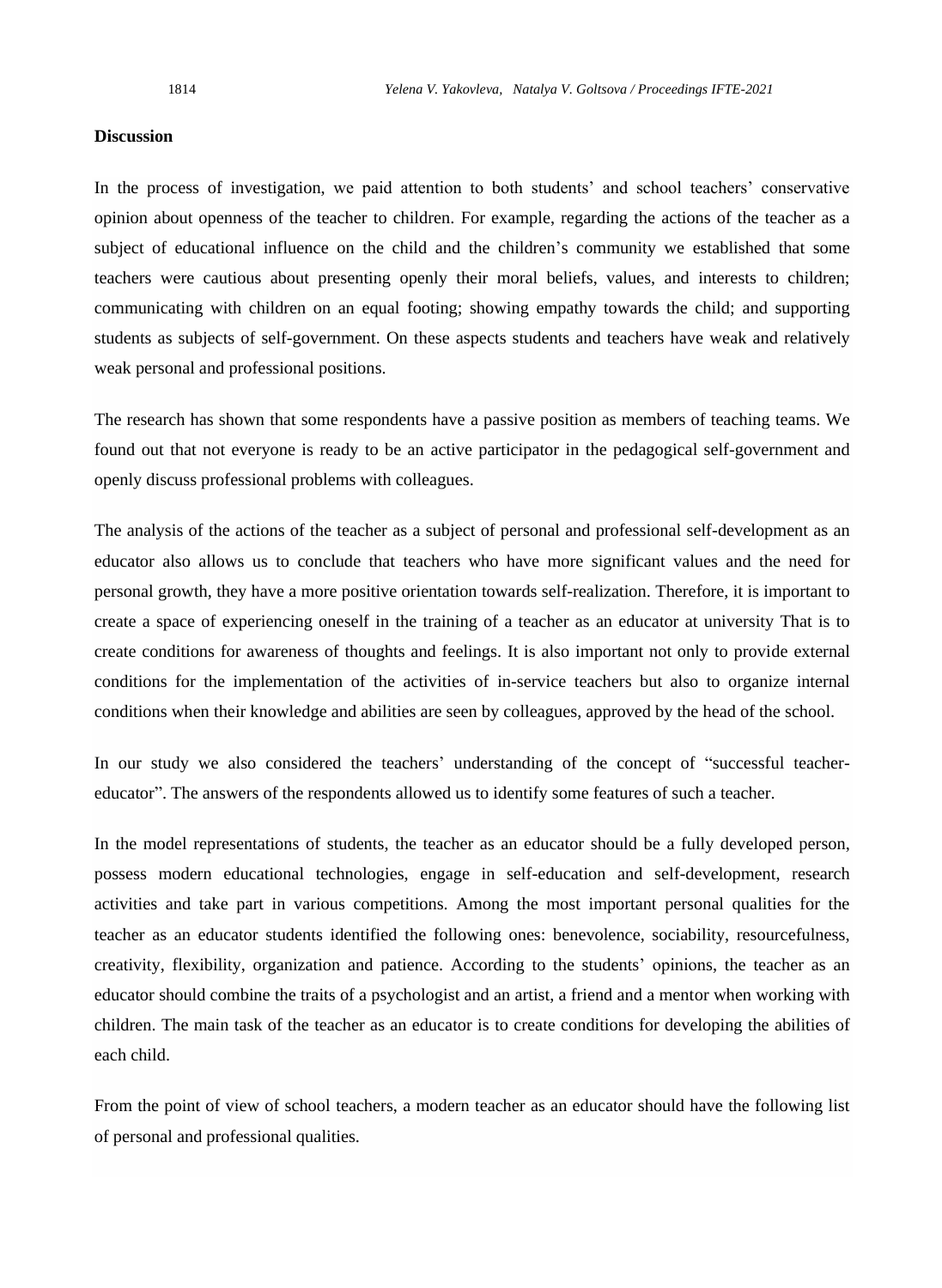They must see and understand modern tasks of education, as well as have a value attitude to the child, culture and creativity. The modern teacher as an educator should be able to support the process of selfdevelopment of children and to show a humane pedagogical position. They should carry out pedagogical activities for the introduction of modern technologies of education. At the same time the teacher must have the ability to self-education, as well as personal and professional growth.

## **Conclusion**

The professional and personal position of teachers as educators expresses the system of their relations to their place and role in the educational process, to pupils and colleagues as subjects of common activity.

The conducted research suggests that the society and the education system are interested in a teacher as an educator who has a high culture, emotional sensitivity, empathy and tolerance, humanism and goodwill. Such educator is able to build relationships with pupils on the basis of cooperation and respect. However, in practice teachers do not yet have these qualities in full and do not show them in the real interaction with children.

The research allows us to conclude that at the present stage the starting point of education is the values of professional activity of the teacher as an educator. The main value of such activities is the personality of the pupil and his/her development. The goals of educational activity are determined on the basis of values. The main goals of education in an educational institution are to create conditions for the moral and physical development of children, the formation of an educational team that develops on the principles of cooperation, trust, and children's self-government. The priorities of the educational activity of the teacher as an educator are the manifestation of a combination of respect, understanding, support and assistance in communicating and interacting with children. The educational activity is a conceptual basis of the system of all pedagogical activity of a teacher at school.

#### **Funding**

The authors have no funding to report.

#### **Competing interests**

The authors have declared that no competing interests exist.

# **Acknowledgements**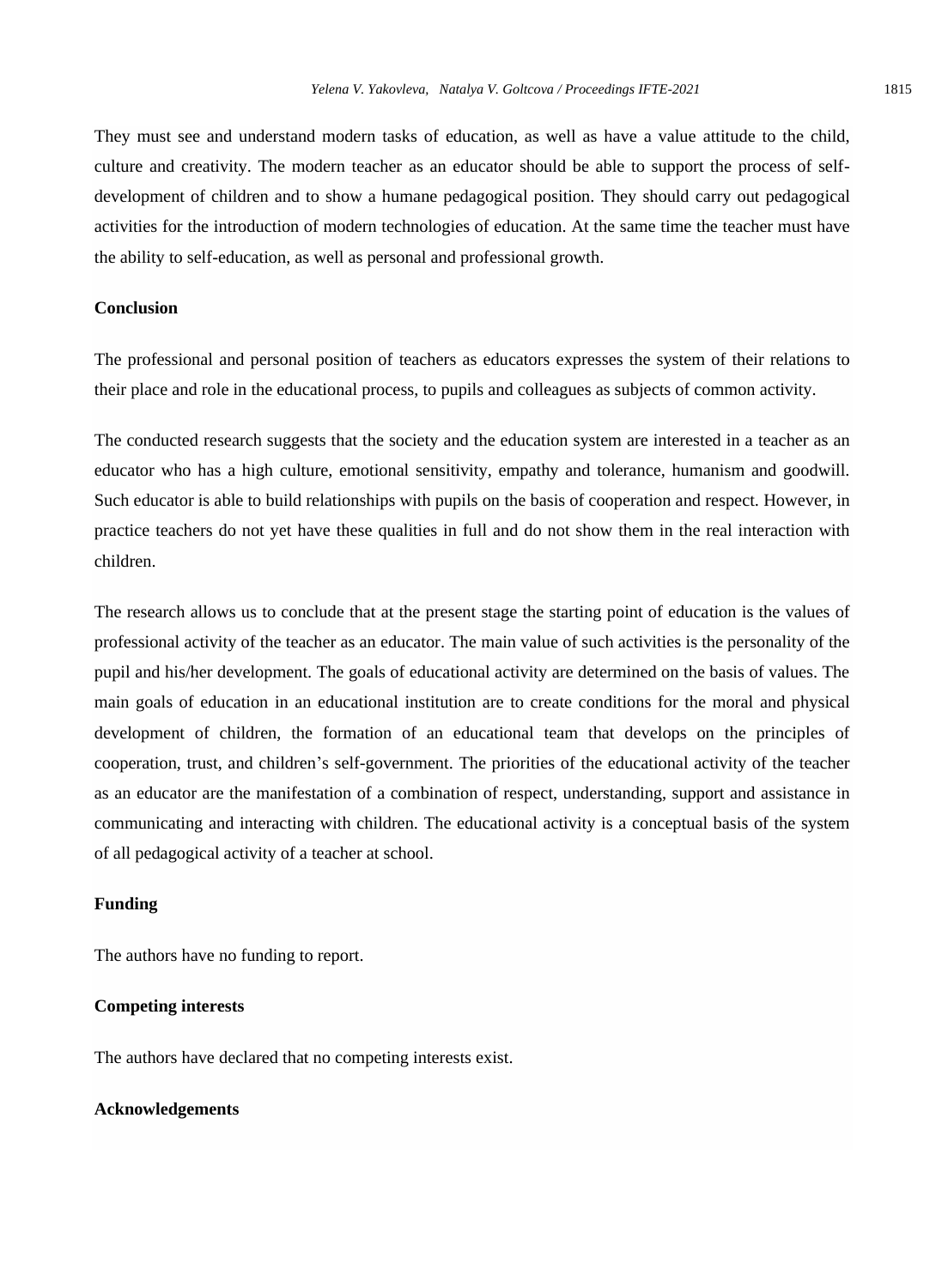The authors have no support to report.

# **References**

- Baranov, A. E. (2014). Reputation of a teacher as an educator in professiogenesis*. National and Foreign Pedagogy, 20*(5), 158-163.
- Chernikova, L. V. (2018). *Development of professional success of a teacher as an educator in the process of professional development* [PhD Dissertation]. Retrieved from https://www.dissercat.com/content/razvitie-professionalnoi-uspeshnosti-pedagoga-vospitatelya-vprotsesse-povysheniya-kvalifika/read
- Demakova, I. D., & Shustova, I. Yu. (2017). Teacher as an educator: Significant characteristics of educational activity, the principle of eventfulness in education. *Young scientist, 2*, 100-108.
- Grigorieva, A. I. (1999). *Teacher as a professional educator: Theory and technology of supporting the professional development of school teachers*. Tula: IPK I PPRO TO.
- Grosheva, R. N. (2014). Model of professional competence educator as a caregiver of children and teenagers of deviant behaviour. *Modern Problems of Science and Education, 2*, 253. doi: <https://science-education.ru/en/article/view?id=12834>

Karakovsky, V. A. (2008). *Education for all.* Moscow: NII shkol'nykh tekhnologiy.

- Pereslavtseva, E. V. (2019). Typology of the teacher-educator. *Public Education, 1476*(5), 116-124.
- Sarbalaeva, A. D. & Kupetskova. N. V. (2018). Features of the success of pedagogical activity. *Young Scientist, 34*(220), 113-115.
- Selivanova, N. L. & Stepanov, P. V. (2018). Preparation of a future teacher as a social and moral educator: a theoretical underpinning. *Education and self-development, 13*(2), 45-52.
- Selivanova, N. L. (2010). *Education in the modern school: From theory to practice*. Moscow: URAO UTIP.
- Selivanova, N. L., Shakurova, M. V., & Dyuzhakova, M. V. (2018). Normative image of a teacher as an educator in the modern domestic education system. *Izvestiya VSPU, 280*(3), 6-14.